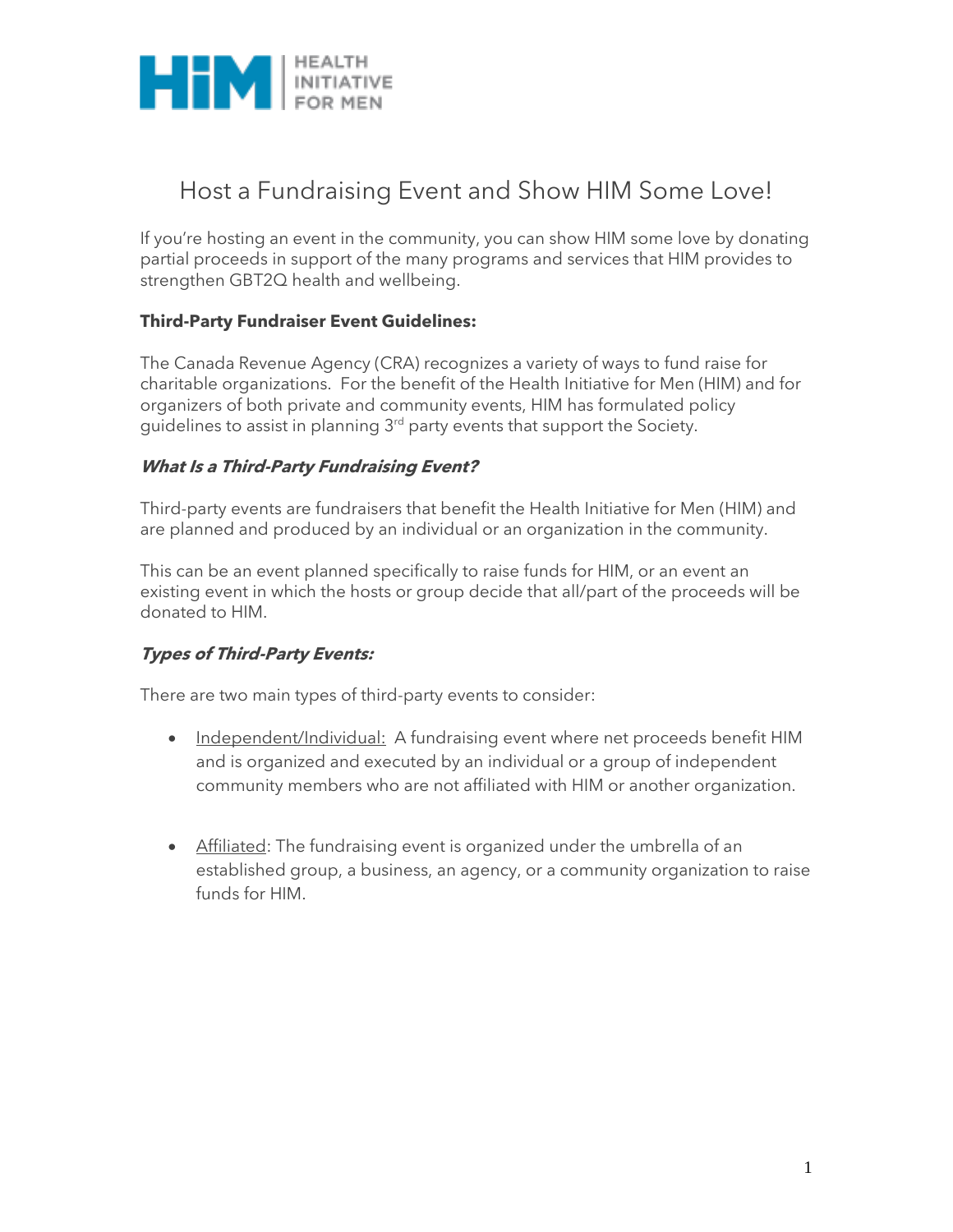

# **Third-Party Event Criteria**

Before engaging with a third-party event, HIM evaluates each even proposal to ensure that the event:

- a) proposed through the proper [channels;](https://forms.office.com/Pages/ResponsePage.aspx?id=h_8_KKm4tEGQ8U6d1knkZvsZaJREmxVAhXu_8WjPbXNUNkpTNk8zSUk4M1FBRENXNjJSVFY5TFlNUi4u)
- b) is consistent with the HIM's [vision, mission and values;](https://checkhimout.ca/about-him/#vision)
- c) maintains a positive presentation and gives HIM positive exposure and increased community awareness;
- d) provides a financial net gain to HIM operations or programs;
- e) provides positive branding /public relations exposure;
- f) takes into account the staff and volunteer resource requirements and capacity.

As such, the Health Initiative for Men – HIM reserves the right to:

- refuse involvement, and the use of its name and logo, in any event that does not meet with its evaluation criteria;
- relinquish support of any third-party event that does not abide by the policies, criteria, and guidelines set out here, without any liability or obligation.

HIM does not permit the following types of fundraising in a third-party context:

- Programs that raise money on commission.
- Events that encourage /involve behaviour that is counter to HIM's mission and/or program activities.
- Events involving the promotion or support of a political party or candidate, or those that appear to endorse a political activity.
- Direct solicitation (including, but not limited to, door-to-door canvassing, telemarketing or broad-based internet broadcasting).

Other sponsors:

- The event organizer must provide a list of sponsors who it has also asked for support, including a description of their donation and/or sponsorship.
- HIM will have the final approval of the solicitation of all sponsors.
- HIM will not solicit sponsors on behalf of third-party event organizer(s), nor will it provide contacts for potential sponsorships.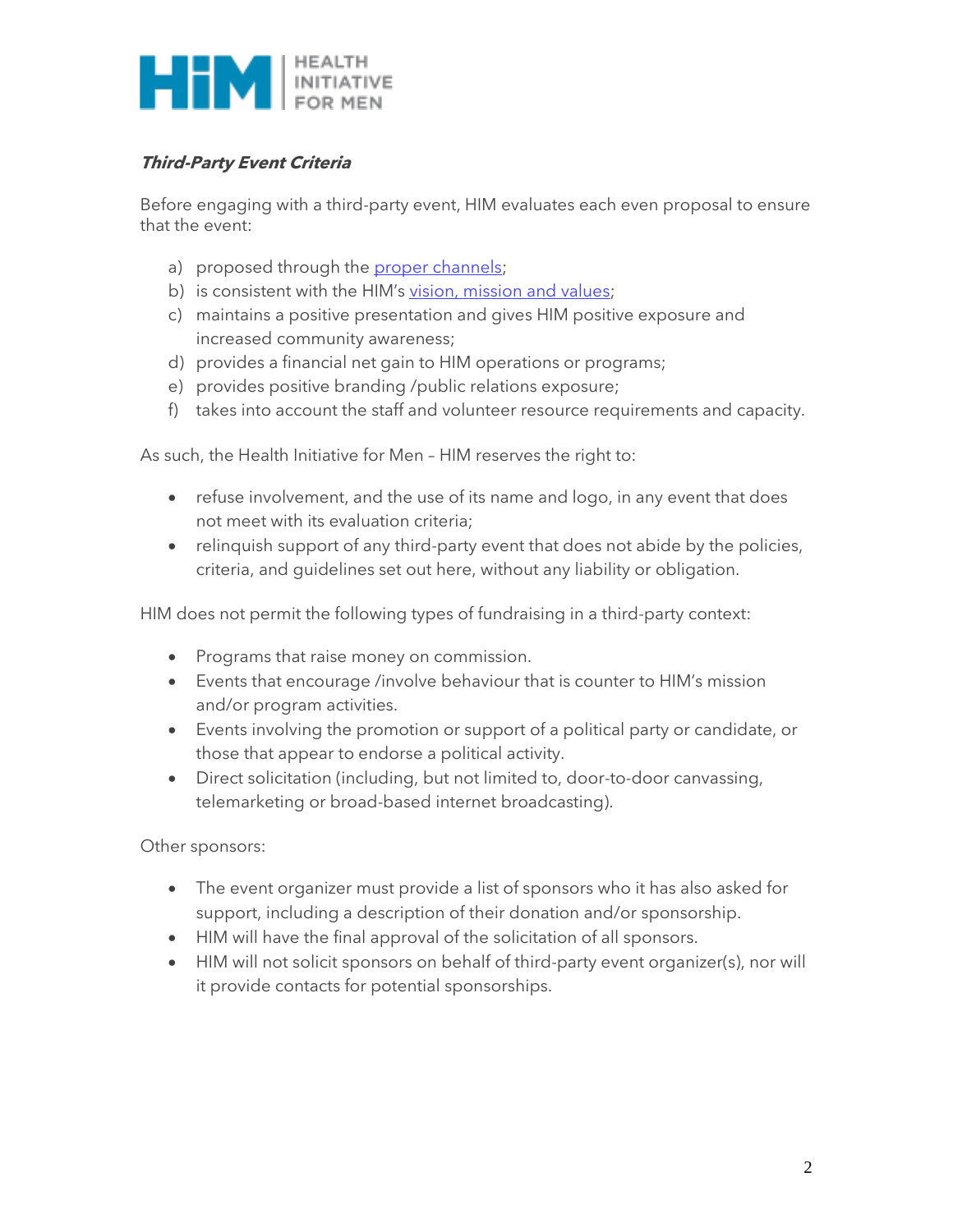

## **HIM Support to Third-Party Events:**

Support from HIM may include:

- Processing tax receipts.
- HIM promotions material (e.g. logo, brochures, donation boxes, etc.)
- Sending press releases to local media.
- Event day volunteer support.
- Online fundraiser page (target for online donations).
- Event information on the HIM website (e.g. Calendar of Events).

### **Tax Receipts:**

For qualified gifts of \$20 or more made outside of the on-line donation system (CanadaHelps), HIM will provide receipts for income tax purposes.

A tax receipt is given to people who make a personal donation to HIM that is paid directly to the Health Initiative for Men Society (e.g.: writing their cheques out to "HIM") and without personal return.

HIM reserves the right to issue or not issue any receipts at its sole discretion, in accordance to Canadian Revenue Agency rules and regulations.

HIM adheres to all relevant privacy laws. Donor information provided to HIM is shared within the context of these laws.

HIM requires the following information to process a tax receipt:

- Donor's Name
- Donor's Address (including postal code)
- Donor's Telephone Number
- Amount of Donation

HIM can provide the event organizer with a generic template for this purpose.

HIM cannot process tax receipts until the event organizer remits the funds.

HIM requires 2-4 weeks for processing receipts after the donation has been received at its office.

HIM does not issue tax receipts for Gifts-In-Kind to 3rd party events, which includes (but is not limited to) gifts of supplies, equipment, books, artwork, professional /personal services from an individual, a gift by a company for its principal product or service, and donations of used clothes or furniture.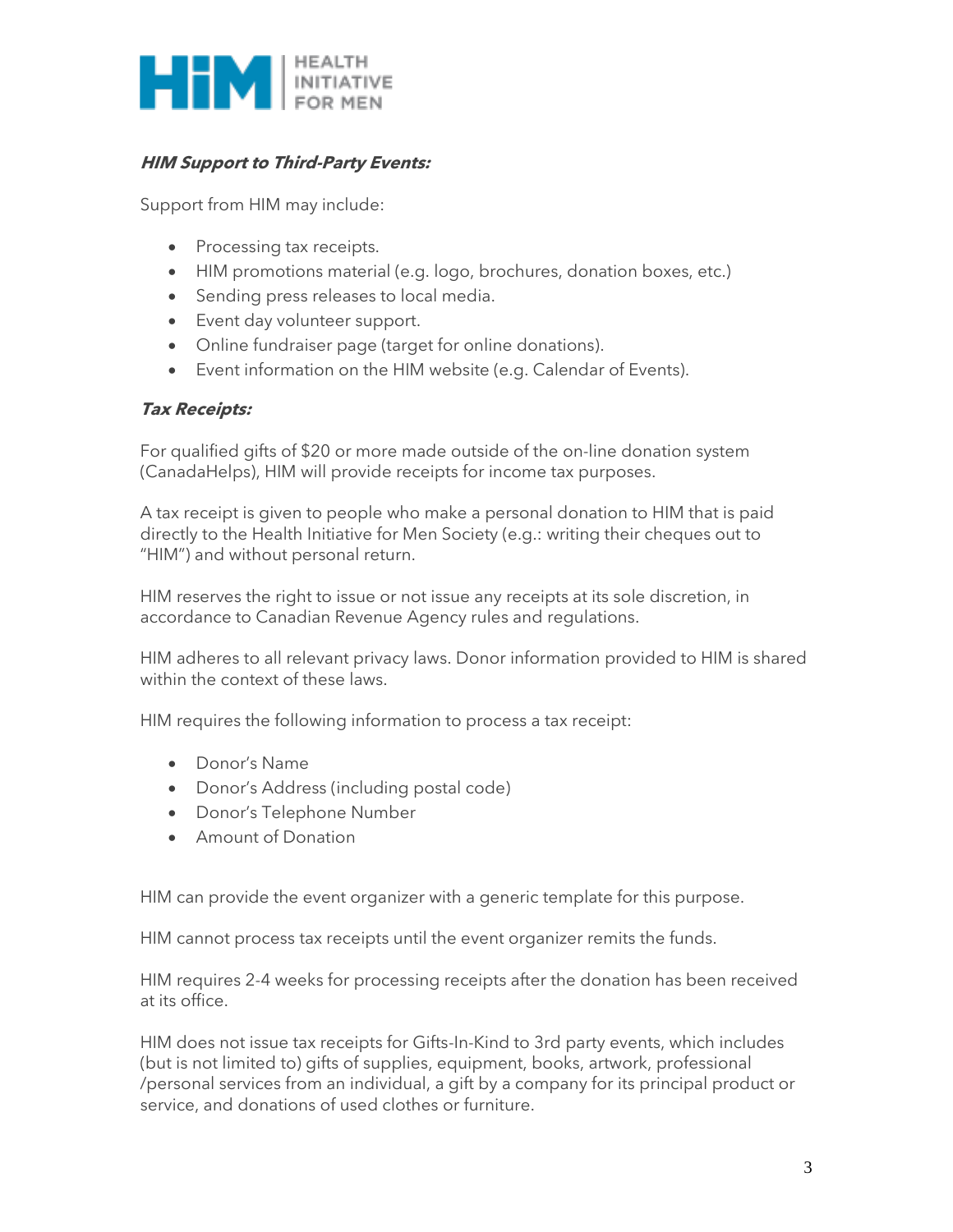

## **Volunteers**

The third-party event organizer(s) will provide all staffing and recruitment of volunteers for an approved event, for which HIM may provide a letter to volunteers recognizing them for their volunteer hours.

If the event organizers require volunteer support on event day, they may contact HIM's Volunteer Program Coordinator at least three weeks prior to the event.

The Volunteer Program Coordinator will attempt to fulfill requests for volunteers subject to availability.

All 3rd party fundraisers must comply with HIM Volunteer Guidelines.

# **Third-Party Event Application**

The Health Initiative for Men Society requires three weeks' notice to process and consider any third-party event. Third-party event proposals are submitted through our online [application](https://forms.office.com/Pages/ResponsePage.aspx?id=h_8_KKm4tEGQ8U6d1knkZvsZaJREmxVAhXu_8WjPbXNUNkpTNk8zSUk4M1FBRENXNjJSVFY5TFlNUi4u) form.

# **Legal Gaming:**

Third-party events involving licenses and fees must conform to government regulations; (federal, provincial and municipal) including requirements by the licensing body on the distribution and use of funds.

It is the sole responsibility of the third-party event organizer(s) to fill out and submit all such applications and a minimum of five business days must be given to the HIM to review such licenses.

Third party event organizer(s) will pay the fees for all gaming licenses and are responsible for filing all post event forms/reports.

## **Event Administration:**

Only the final net proceeds of donation will be processed by HIM.

Under no circumstances will third-party revenues and expenses flow through the HIM.

HIM will not underwrite any third-party event, and the HIM Society insurance will not cover any 3rd party events.